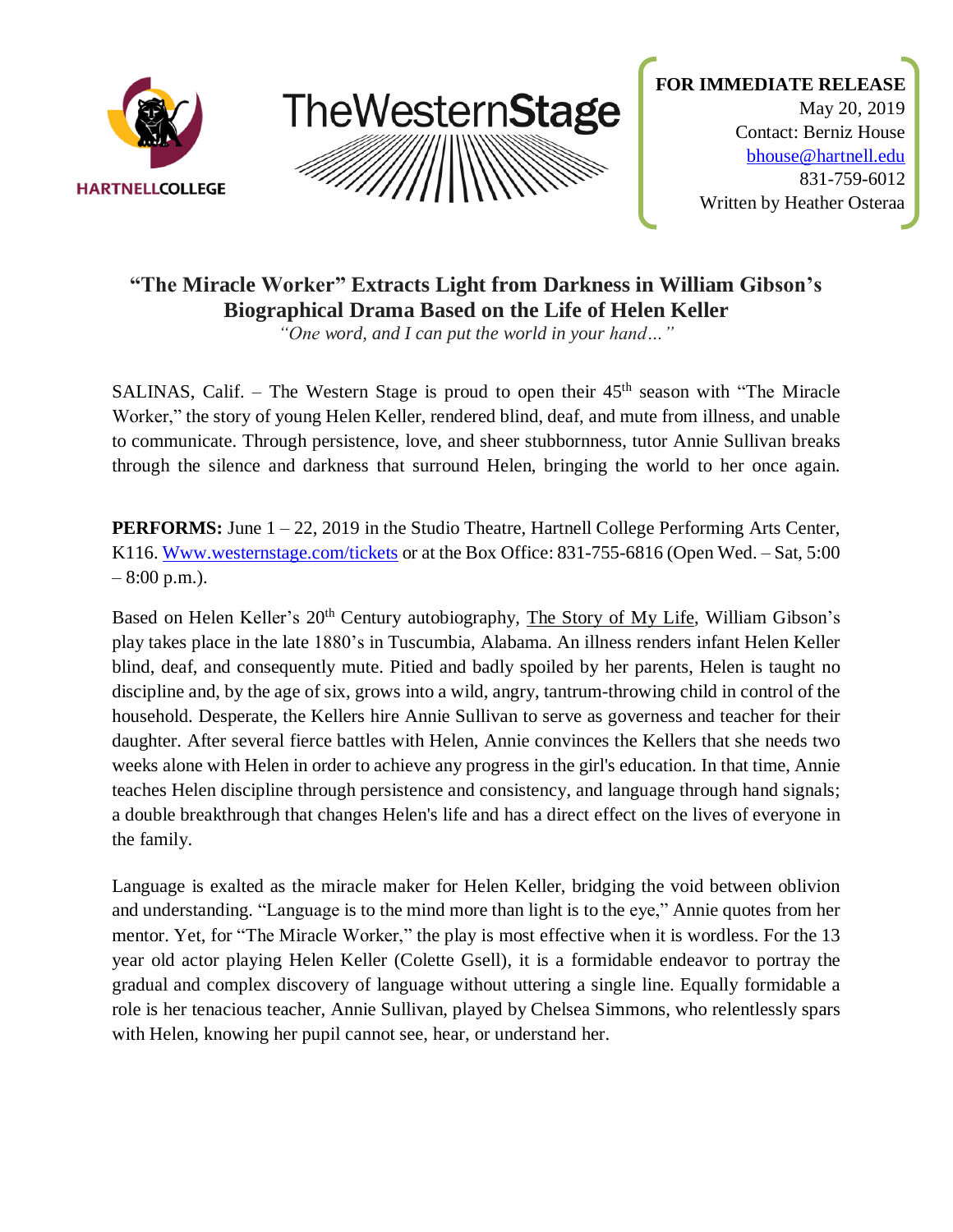#### **Thoughts from the Director:**

"The story of Helen Keller and Annie Sullivan is an iconic tale woven into the fabric of our American identity. In many ways, it embodies the best of what we as a nation and we as a united people should strive for: perseverance, tolerance, acceptance, equality, and the belief that through unbridled optimism, we can leap boldly and courageously into the unknown in order to push the boundaries of what we once considered attainable—that through determination and sheer will we can better level the playing field in an often unequal society.

My hope in re-staging the iconic tale of these remarkable young women istwo-fold: first, to remind us all that Helen's story is universal. We all have a voice—a need—inside of us aching to be understood, and if we surrender ourselves to the grace of others, that voice *will* be heard. Secondly, I hope that our audiences leave the theatre illuminated by one simple, transformative fact: that we are the authors of the miracles we seek, and once we accept that—once we open our minds and feel with our hearts—anything is possible." – Justin Gordon, Director of TWS' "The Miracle Worker"

### **Cast List:**

Doctor…Eddie Couttolenc Kate Keller...Sara England Captain Keller...Noah Luce Martha...Hannah Rebancos Percy...Sarah Burelson Viney...Denisha Ervin Helen Keller...Colette Gsell James Keller...JT Taylor Aunt Ev...Kelly Hendrix Annie Sullivan...Chelsea Simmons Anagnos…Paul McCormack Children: Galilea Velasquez, Lilihana De Jesus, Michelle Martinez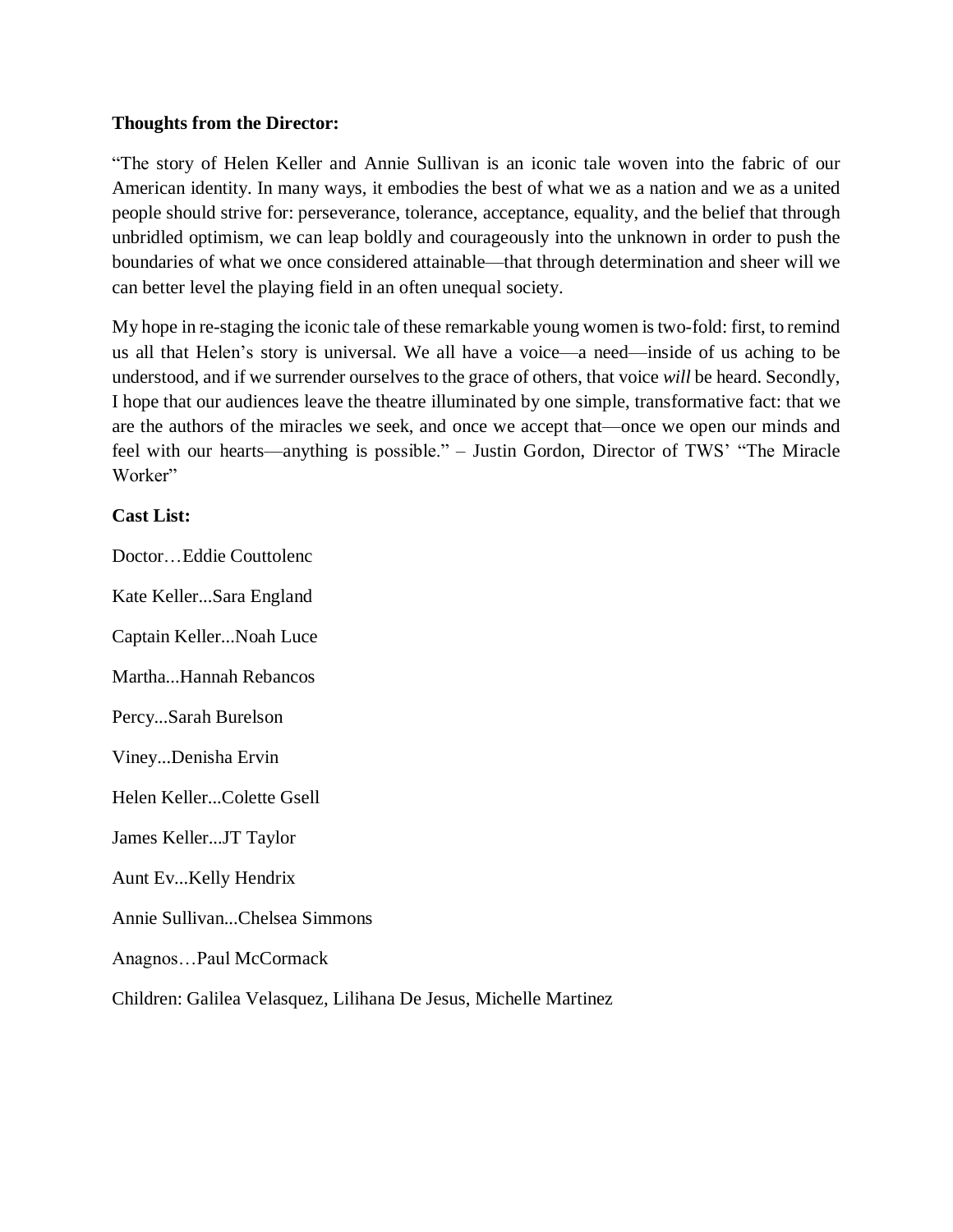*This event is wheelchair accessible. Individuals requiring sign-language interpreters, real-time captioners, or other accommodations should contact the Box Office at least one week prior to the event: 831-755-6816*

# **DETAILS**

WHAT: The Western Stage is proud to open their 45<sup>th</sup> season with "The Miracle Worker," the story of young Helen Keller, rendered blind, deaf, and mute from illness, and unable to communicate. Through persistence, love, and sheer stubbornness, tutor Annie Sullivan breaks through the silence and darkness that surround Helen, bringing the world to her once again.

**WHEN:** June 1, 2, 7, 8, 9, 14, 15 16, 21, 22, 2019. Fridays and Saturdays, 7:30 p.m. Sundays at 2:00 p.m.

**WHERE:** Studio Theater, K116. Hartnell College Performing Arts Center, Building K, 411 Central Ave., Salinas, CA 93901.

**TICKETS AND INFO:** \$26 general admission, \$24 for seniors and military; and \$12 for children age 5 – 15. Hartnell students are free with student I.D. Other students \$20 with I.D. or \$5 Student Rush (cash only) on day of performance. For single or group tickets and information, go to [westernstage.com](http://www.westernstage.com/) or call 831-755-6816.

[www.westernstage.com/tickets](http://www.westernstage.com/tickets) or at our Box Office: 831-755-6816 (Open Wed. – Sat, 5:00 – 8:00 p.m.).

**PRESS:** Contact Customer Relations Manager, Berniz House by phone: 831-759-6012 or email: [bhouse@hartnell.edu.](mailto:bhouse@hartnell.edu)

## **ABOUT THE WESTERN STAGE**

Founded in 1974, The Western Stage (TWS) has evolved over the last four decades into one of the most respected community-based theaters on California's Central Coast. TWS is committed to enriching the culture of its community by bringing together professional artists, theatre students, and community members to produce a dynamic season of plays that enhances the lives of both the artist and audience; developing new works that speak to the history and culture of the Salinas Valley; and provide educational opportunities that allow students of all skill levels to explore and develop their unique talents. www.westernstage.com

## **HARTNELL COMMUNITY COLLEGE DISTRICT – ESTABLISHED IN 1920**

The Hartnell CCD serves over 17,000 students annually through its main campus in Salinas, the Alisal Campus in East Salinas, the King City Education Center, and various outreach learning centers throughout the Salinas Valley. Hartnell College, a Hispanic Serving Institution, provides associate degree and certificate programs, workforce-training, courses in basic skills, and prepares students for transfer to four-year colleges and universities. Hartnell College is recognized for its innovative public and private partnerships that support world-class education for STEM, career technical education, fine and performing arts, humanities/social sciences, nursing/healthcare, and athletics. We are proud to be the winners of the 2015 Innovation Award for CSin3 – a Computer